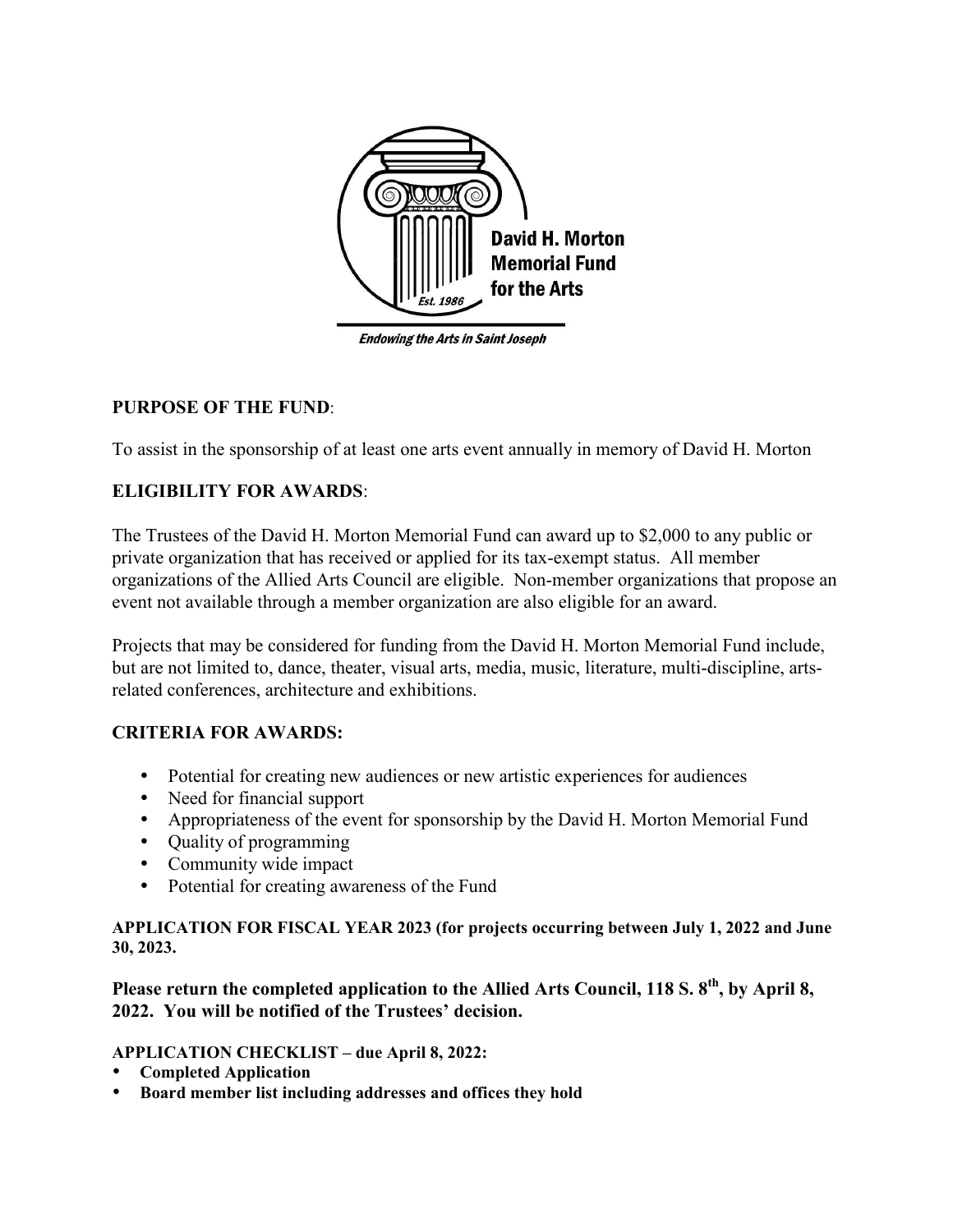

# **DAVID H. MORTON MEMORIAL FUND FOR THE ARTS**

Application for Fiscal Year 2023 (for projects July 1, 2022 – June 30, 2023)

| A. APPLICANT:              |                                                                                                                                                 |
|----------------------------|-------------------------------------------------------------------------------------------------------------------------------------------------|
|                            |                                                                                                                                                 |
|                            |                                                                                                                                                 |
| Telephone:                 | E-mail:                                                                                                                                         |
|                            | Title                                                                                                                                           |
| Day Phone<br>Evening Phone |                                                                                                                                                 |
|                            | 2. In what year was the organization incorporated as a not-for-profit corporation under state law?                                              |
| $\Box$ Yes<br>$\Box$ No    | 3. Has an annual registration report been filed with the Missouri Secretary of State's office?                                                  |
| $\Box$ Yes<br>$\Box$ No    | 4. Does your organization have a tax-exempt status from the Internal Revenue Service?<br>If not, give date of application for tax-exempt status |
|                            | 5. What was the ending date of the organization's most recently completed fiscal year?                                                          |

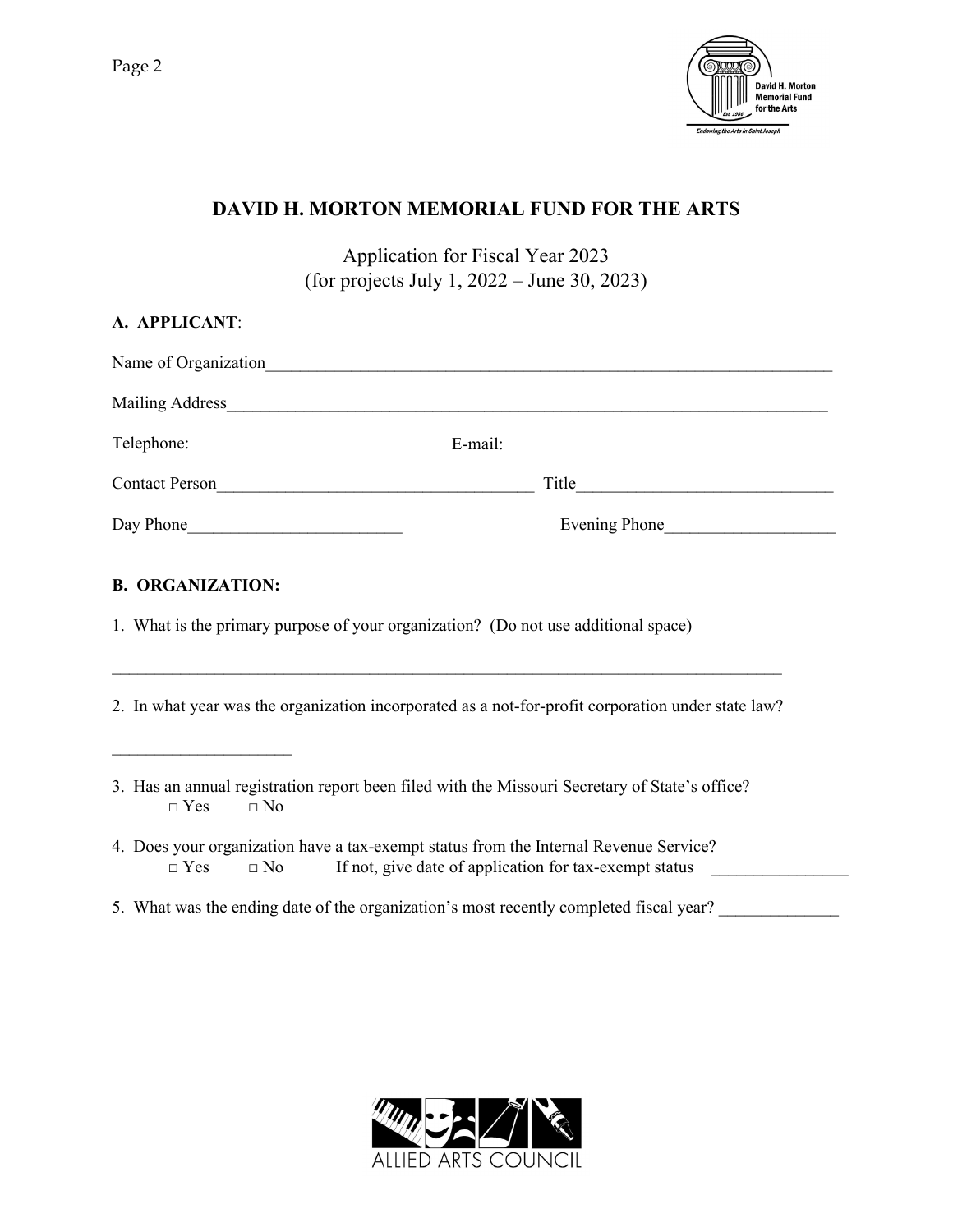

#### **C. PROGRAM SUMMARY**:

Name of proposed memorial event:

Proposed date(s) of event:

Target audience (size, special characteristics, etc.):

Brief description of event:

## **D. ADDITIONAL PROGRAM INFORMATION**:

1. Explain how this event will further the purpose of the development of the arts in St. Joseph

2. Explain why the sponsorship of this event by the David H. Morton Memorial Fund is needed.

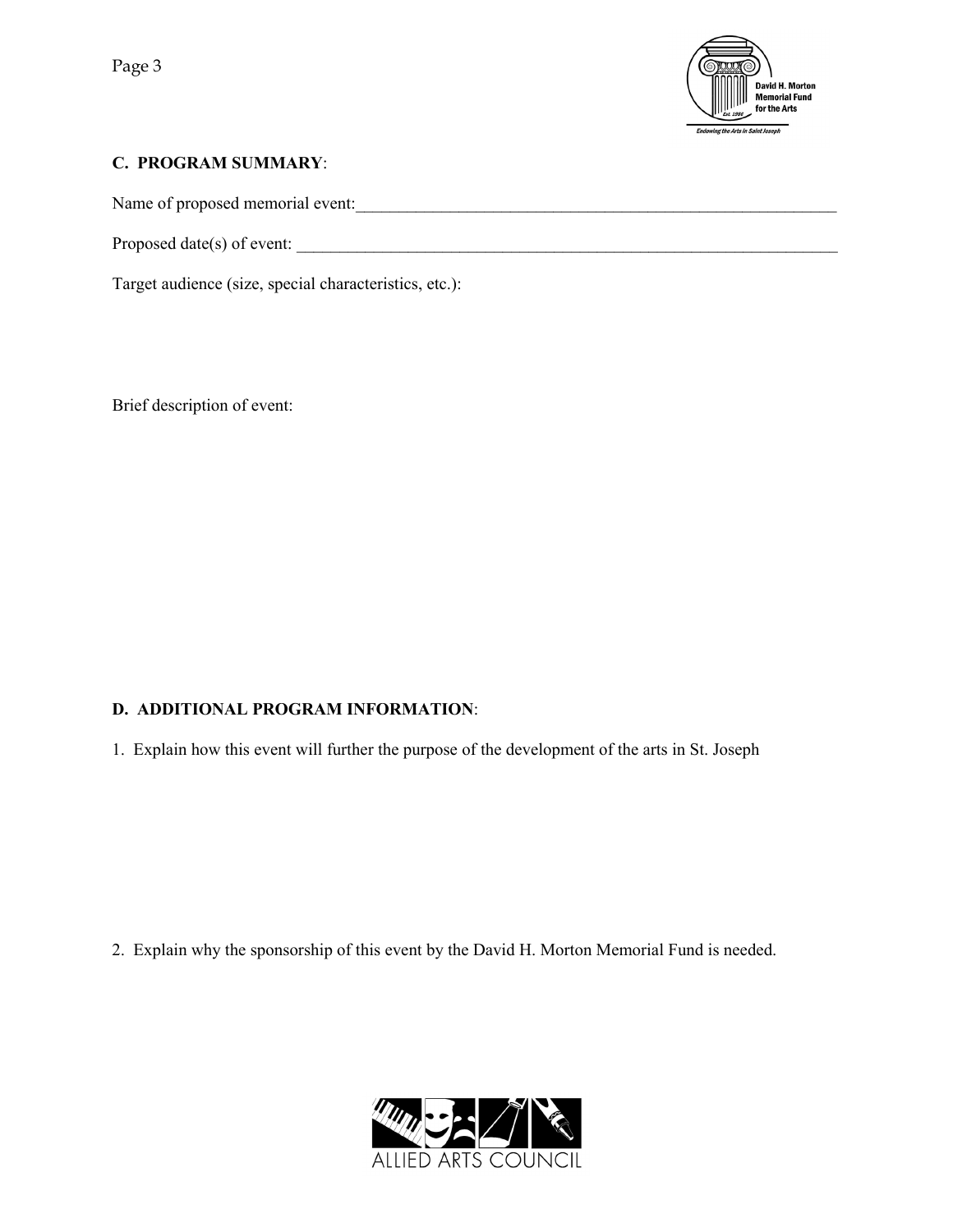Page 4



3. Please itemize how your organization plans to publicize and recognize the David H. Morton Memorial Fund in advance of your event.

4. Please detail how your organization proposes to recognize the David H. Morton Memorial Fund at the memorial event.

5. How will this proposed event further the mission of your organization?

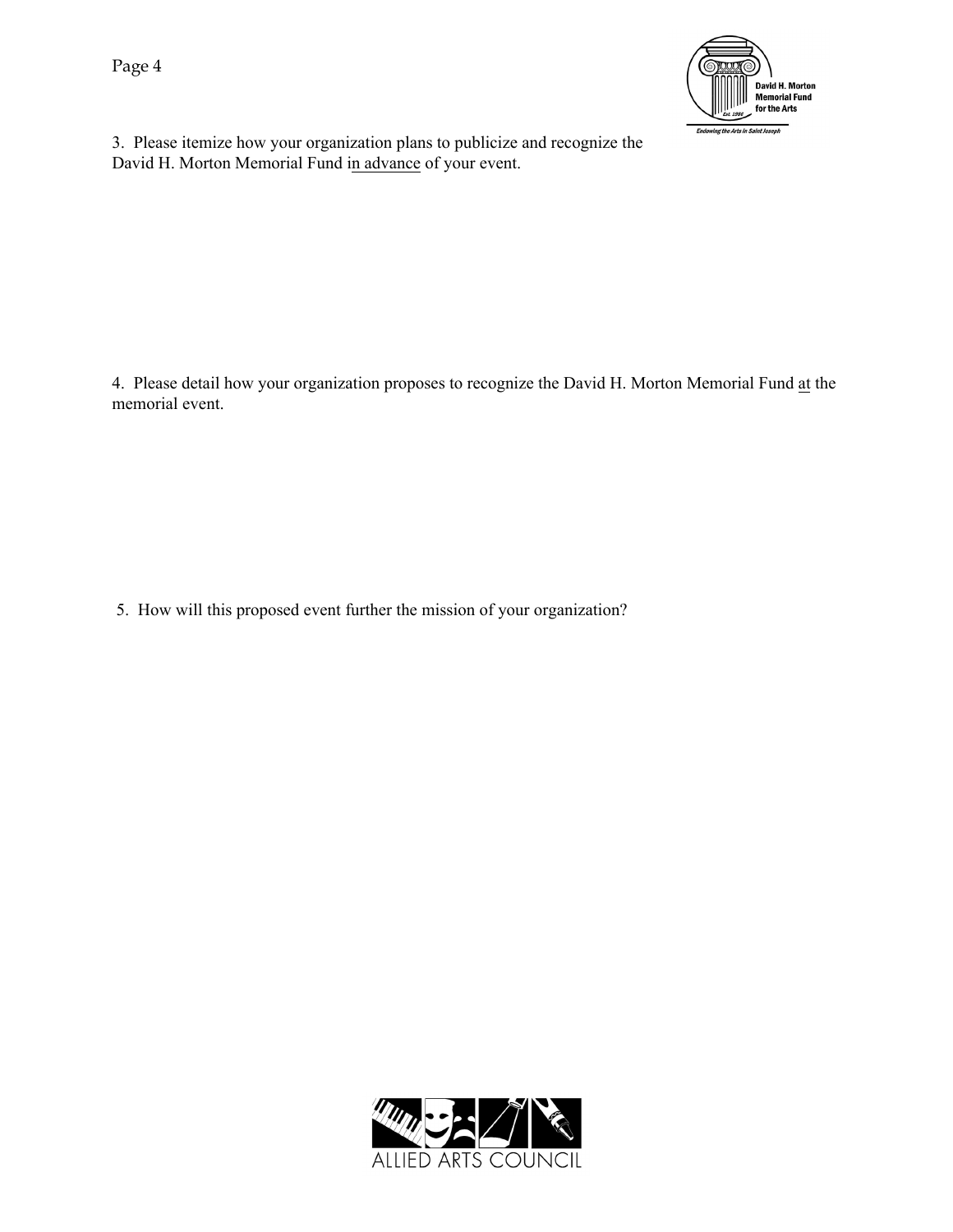

Round all entries to the nearest dollar

## **PROJECT BUDGET:**

| <b>EXPENSES</b> (Description)                                                                                          | <b>EXPENSES</b>             |
|------------------------------------------------------------------------------------------------------------------------|-----------------------------|
| 1. Personnel - Administrative                                                                                          | $\int$                      |
| 2. Personnel - Artistic                                                                                                | $\frac{1}{2}$               |
| 3. Personnel - Technical/Production                                                                                    | $\frac{\text{S}}{\text{S}}$ |
| 4. Outside Artists' Fees & Services                                                                                    | $\sim$                      |
| 5. Outside Other Fees & Services                                                                                       | $\sim$                      |
| 6. Space Rental                                                                                                        | $\sim$                      |
| 7. Travel (per diem, etc.)                                                                                             | $\sim$                      |
| 8. Marketing (promotional)                                                                                             | $\frac{\text{S}}{\text{S}}$ |
| 9. Remaining Operating Expenses<br>(including royalties, equipment<br>rental, scenery & other administrative<br>costs) | $\sim$                      |
| 10. Total Project Expenses<br>(Add lines 1-9 and enter amount)                                                         | \$                          |